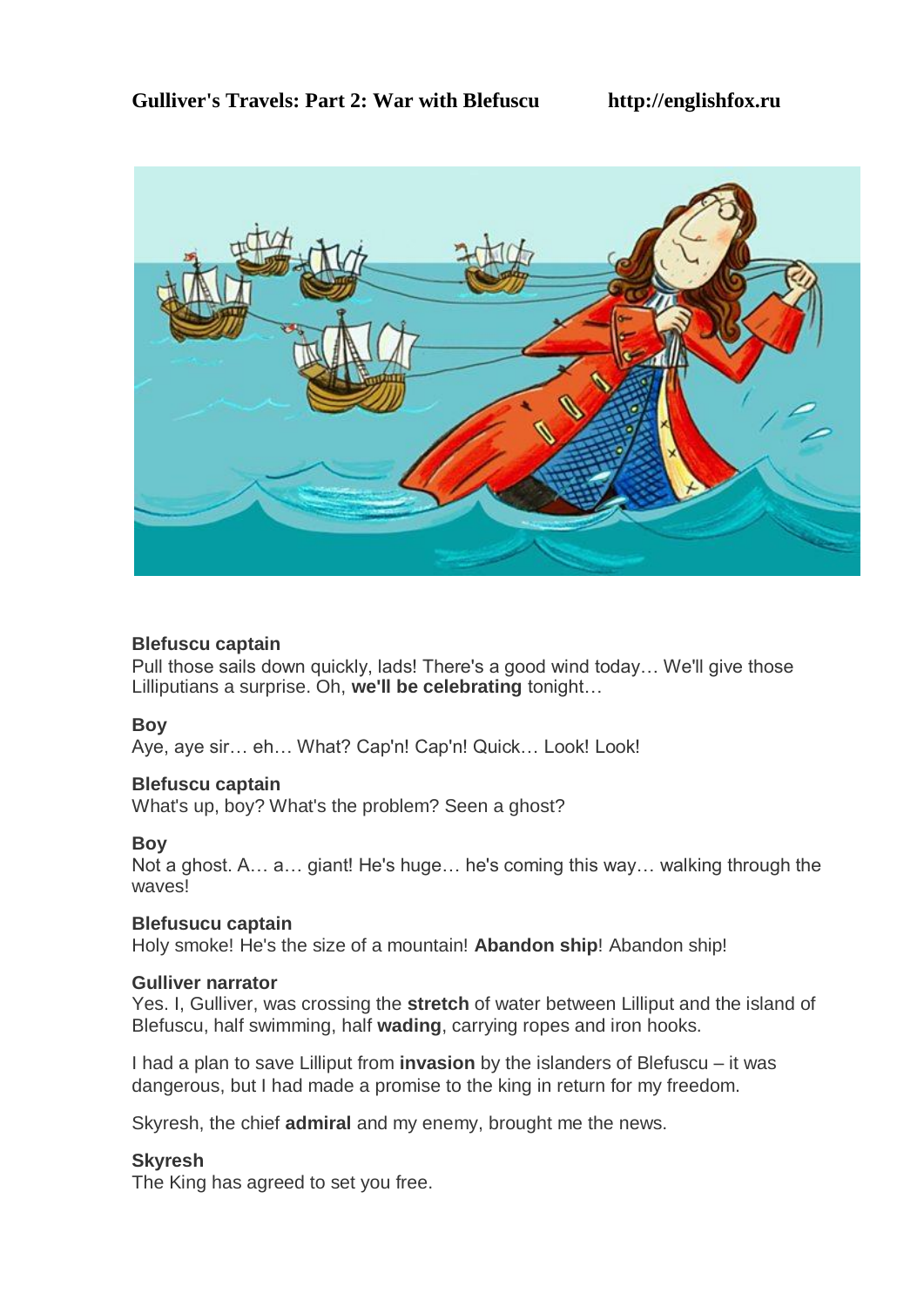### **Gulliver**

Yippeee! Thank you, Skyresh. That's fantastic news!

#### **Skyresh**

Against my advice, mind you… And there is a price.

### **Gulliver**

Oh… What is that?

### **Skyresh**

I have the contract written here: "Conditions to be promised by the Man-Mountain in return for his freedom. One: He shall not leave Lilliput without permission… Two: When a messenger has to travel a long way, they may ask…

"Finally, he shall help us in our war against Blefuscu."

#### **Gulliver**

Ble<sub>u</sub> fu ?

#### **Flimnap**

Blefuscu. The kingdom of Blefuscu lies to the north-east of ours. Its **inhabitants** are our deadly enemies. At this very moment their navy is preparing to invade us.

#### **Gulliver**

What are you fighting over? Land? Religion?

#### **Skyresh**

Eggs.

#### **Gulliver**

Eggs?!

#### **Skyresh**

Yes, here on Lilliput, we believe that eggs should be cracked at the small end. This is because our King's grandfather cut his finger when breaking an egg at the big end. But over in Blefuscu they crack their eggs at the big end. It's an **outrage** and an insult. Those so-called Big-Endians across the sea are our enemies now.

#### **Gulliver**

I… understand.

#### **Gulliver narrator**

This seemed the strangest of reasons to go to war, and yet… in my own country there had been stranger causes of wars.

#### **Skyresh**

Before we unlock your chain, you must promise to obey these rules.

#### **Gulliver narrator**

I had no choice.

#### **Gulliver**

I, Lemuel Gulliver do solemnly swear to defend the state of Lilliput and do all I can to destroy the Blefuscu navy.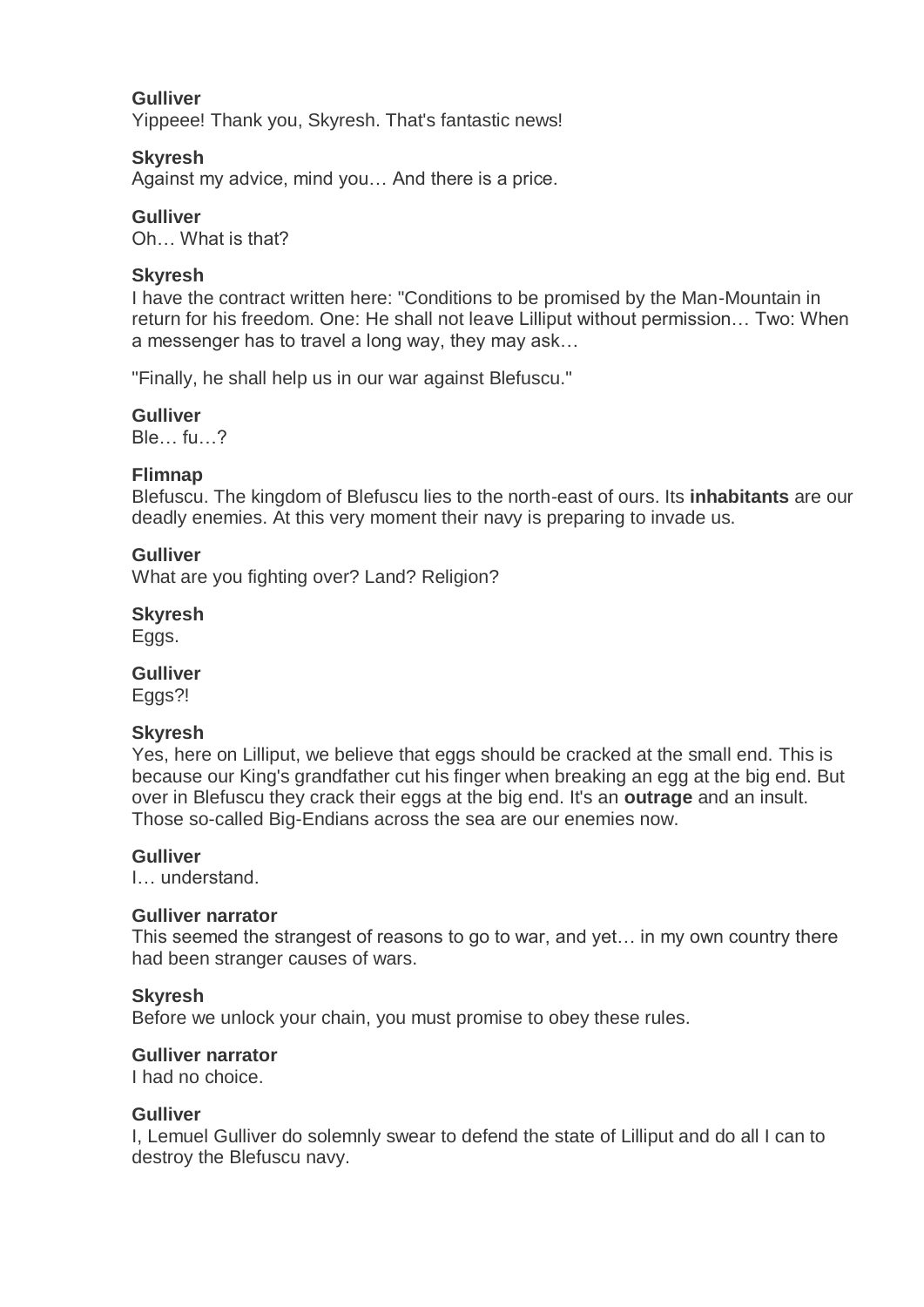### **Skyresh**

One more thing: if you break any of the conditions in the contract, the consequences will be serious. **We'll be watching** you.

### **Gulliver narrator**

And so at last, I was free from my chains and could walk about the island as I wished.

I went to the coast to see how I could escape from Lilliput. But all I could see were miles and miles of ocean. But in the distance there was one small, rocky island – Blefuscu!

They were getting ready to attack Lilliput. It was time to **honour** my promise to defend the island. A bold plan appeared in my mind…

#### **Gulliver**

Flimnap, I need some of your strongest rope and your heaviest iron bars.

#### **Flimnap**

That is a strange request.

#### **Gulliver**

You will see… Trust me. I have a plan. I can save Lilliput.

#### **Flimnap**

Very well. I trust you, Gulliver.

#### **Gulliver**

You're a good woman and a true friend, Flimnap.

#### **Gulliver narrator**

I twisted three ropes together into one, so it was like thick **cord**. I bent the iron bars into hooks and fixed them on the ends of the cords. With these, I strode into the sea. I swam for half an hour, and then, when the Blefuscu harbour came into view, I waded with the ropes behind me…

When the Blefuscu sailors saw me, they were so frightened, they **leapt** from the ships and swam to shore. There were about 30,000 of them.

I fixed one of my iron hooks to each empty ship. When the people on the shore realised what I was doing, they fired arrows at me.

But I remembered my glasses and put them on to protect my eyes. I then pulled the ships away…

Crowds were waiting for me at Lilliput harbour as I brought the entire Blefuscu fleet with me there.

They called me a hero. The king was delighted and wanted me to help him attack Blefuscu. But I told him that I had promised to defend Lilliput, not to invade Blefuscu and make its people slaves. I persuaded him that it was better to live in peace.

Soon afterwards, something happened that was to change my life in Lilliput completely. It started in the middle of the night…

#### **Crowds**

Fire! Fire! Help! The palace is on fire!